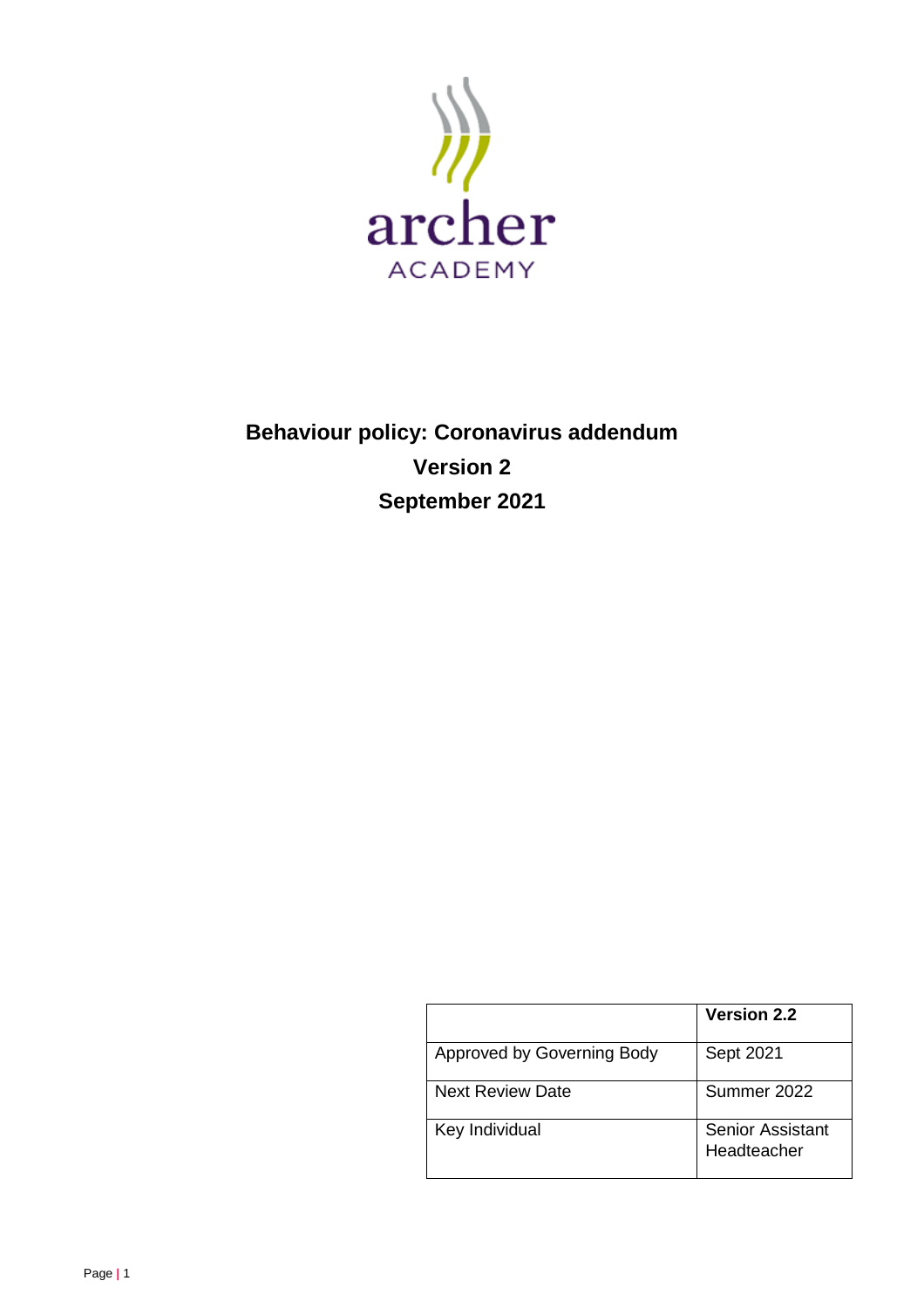### **Contents**

#### <span id="page-1-0"></span>**1. Scope and context**

This addendum applies until further notice.

Unless covered in this addendum, our normal Behaviour Policy continues to apply.

We may need to amend or add to this addendum as circumstances or official guidance changes. We will communicate any changes to staff, parents and students.

Throughout this policy there is reference to the term, 'Year Group Bubble'. **These will be loosely maintained and under review as we return to school in September 2021**..

At the Archer Academy, the term 'Year Group Bubble', means:

*The organisation of students into year groups for, social time and activities. These groups are formally identified by age and will remain loosely in place in zoned break time spaces and the dining room.* 

*Students will be taught in these groups and socialise in these groups at breaks and lunchtime.* 

*Each year group bubble will continue to use assigned areas of the school and toilets*

#### **How will year group bubbles work?**

- Year group bubbles will continued to have staggered arrival and dismissal times from school but the stagger times are now reduced
- Year group bubbles will continue to line up in allocated zones before lessons
- Year group bubbles will have slightly staggered break and lunch times
- Year group bubbles will remain the same for breaktime and lunchtime and students will be assigned a zoned area to socialise in
- Year group bubbles will continue to have allocated toilets
- Some lessons will continue to be 2 hours long to reduced movement around the school site
- All year group bubbles will continue to use the school one way system at all times

We recognise that students are keen to mix and socialise and there will be some opportunities for this to be incorporated into school life. Year group bubbles will be reviewed across the academic year as we review the impact of the spread of the virus as we return to school. Students may loosely mix in the corridors, detentions and student meetings for example.

All parents and students will be required to read and sign the updated Home School Agreement which supports this policy.

If parents have any questions or concerns they should contact:

Mrs Mahoney, Senior Assistant Headteacher

All lessons will be delivered physically, face to face.

In the case of any future period of whole school closure, or a student required to shield, the education for students will be delivered through a blended approach. This blended model of teaching and learning could include:

- Physical provision lessons taught by teachers in school
- Remote provision lessons set remotely by teachers on MS Teams or SMH for students to complete independently, as self directed study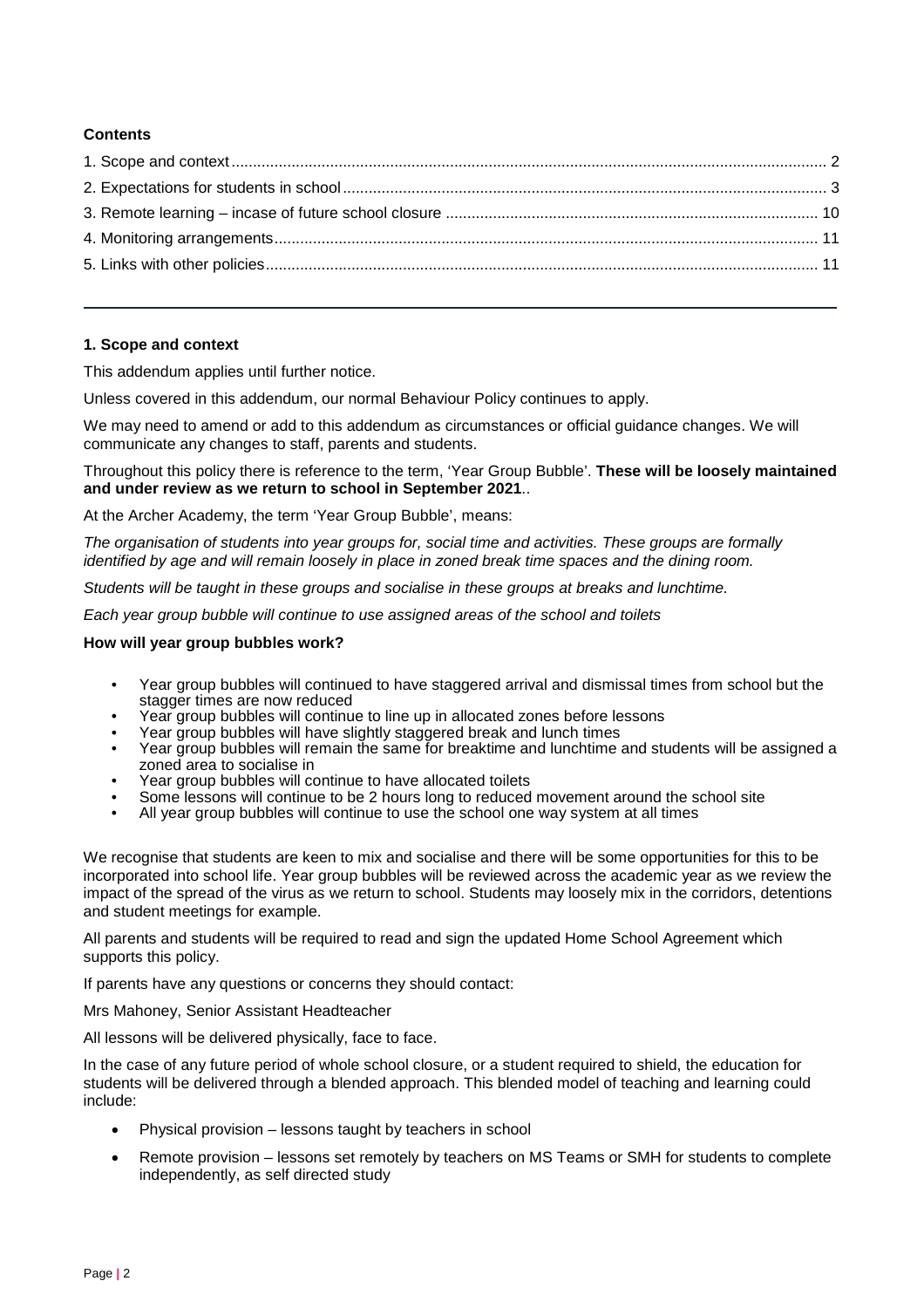• Virtual provision – lessons taught online, using MS Teams, by the teacher and/or form tutor as scheduled times, in line with the main school timetable. (only in case of whole school closure)

# <span id="page-2-0"></span>**2. Expectations for students in school**

# **2.1 New rules**

When students are in school, we expect them to follow all of the rules set out below to keep themselves and the rest of the school community safe.

Staff will be familiar with these rules and make sure they are followed consistently. Students will be introduced to these expectations in advance of returning to school and supported in meeting them through their start of term induction programme.

Parents should also read the rules and ensure that their children follow the new procedures that have been put in place. Parents should contact Mrs Mahoney, Senior Assistant Head Teacher Pastoral and Wellbeing, if they think their child might not be able to comply with some or all of the rules, so we can consider alternative arrangements and secure reasonable adjustments, as appropriate, with them.

Specific school rules during this period refer to:

**Altered routines for arriving or leaving the school –** including staggered arrival and dismissal times based on allocated year group bubble and lining up.

Students will be asked to arrive at school over a staggered time period in the mornings and should not congregate at the gate or in the local area to be respectful of local residents. The Archer Academy staff will be on the gate before lessons start to support a calm and safe arrival to school.

Students should come straight through the gate at their allocated time following the one way system signposted throughout the school. They will then be asked to line up, (Lower school) or make their way straight to class (Upper school) at their allocated times.

It continues to be very important that students are punctual to school in time for their year group line up.

Students will continue to have a staggered dismissed at the end of the school day

Yea group bubble arrival times:

| Year 7  | 8.10-8.20am |
|---------|-------------|
| Year 8  | 8.10-8.20am |
| Year 9  | 8.20-8.30am |
| Year 10 | 8.10-8.20am |
| Year 11 | 8.20-8.30am |
|         |             |

#### **Hygiene, such as handwashing**

Each classroom will have its own hygiene box and students will be asked to clean their hands.

There is no longer a requirement to santise desks and equipment frequently.

Students will be expected to:

- clean their hands more often than usual and wash them thoroughly for 20 seconds with running water and soap and drying them thoroughly; or using alcohol hand rub or sanitiser ensuring that all parts of the hands are covered
- sanitise their hands on entry and exit to the school buildings
- ensuring good respiratory hygiene by promoting the 'catch it, bin it, kill it' approach
- one way system and zones, timetables (such as staggered break times) and creating year group bubbles.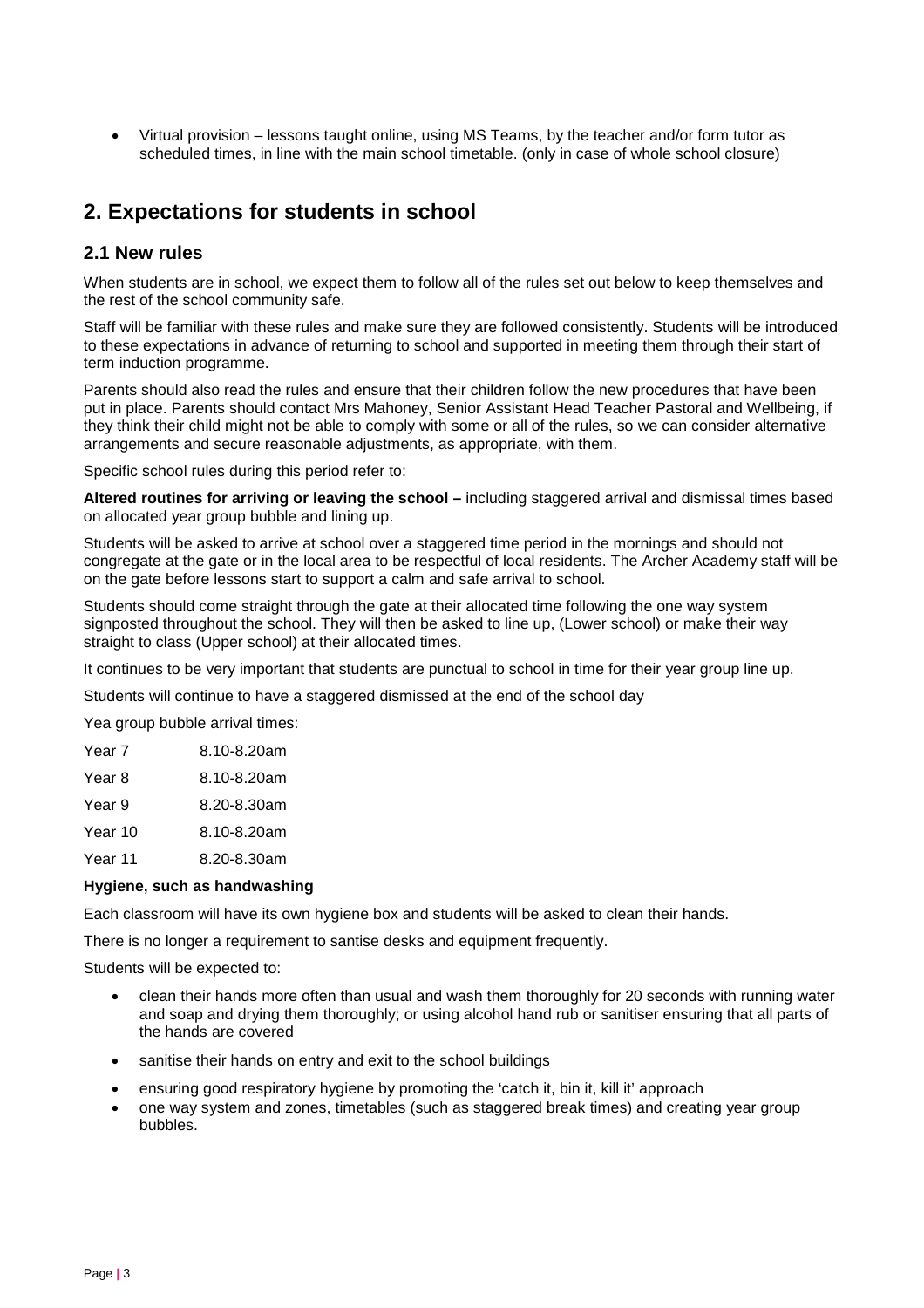#### **Face Masks**

Students and staff will continued to be asked to wear face masks in communal areas and when moving about the school campus. Students should remove their face mask when eating or drinking. Students are not required to wear their face mask in the classroom but may choose to. This is to ensure that we are taking every step to secure the safety and well being of staff and students.

Students should carry a reusable face mask and a spare. Students should follow the instructions given on how to remove and store their face mask safely and sensibly. We are happy that students wear a face mask of their own choice, (coloured or pattered) but it must be a proper face mask, not a scarf or bandana and should be appropriate for the school environment (not intimidating, no scary faces for example).

#### **Moving around the school (e.g. one-way systems, out of bounds areas, queuing)**

Students will continue to follow the school one way system. Students continue to not be able to move around the building without permission

There will be a clear one way system signposted throughout the building that students must continue to follow respectfully.

Students should wear their face mask.

#### **Sneezing, coughing, tissues and disposal ('catch it, bin it, kill it') and avoiding touching their mouth, nose and eyes with hands**

Students should not be in school if they have coronavirus symptoms. If students do need to cough or sneeze they should cover their mouth and follow the ('catch it, bin it, kill it') guidance. Students will be asked to sanitise their hands in such circumstances.

Coughing or spitting at any member of the school community will be considered a very serious breach of our behaviour code and social distancing guidance. In such circumstances the student would be removed from circulation and sanctioned appropriately.

#### **Telling an adult if they are experiencing symptoms of coronavirus**

Students will be expected to report to a teacher if they have symptoms of coronavirus and they will be collected by the oncall first aider.

If anyone becomes unwell with a new, continuous cough or a high temperature, or has a loss of, or change in, their normal sense of taste of smell (anosmia), they will be advised to follow the [COVID-19:](https://www.gov.uk/government/publications/covid-19-stay-at-home-guidance) guidance for households with possible [coronavirus](https://www.gov.uk/government/publications/covid-19-stay-at-home-guidance) infection guidance. They can book a test [book](https://www.nhs.uk/conditions/coronavirus-covid-19/testing-and-tracing/ask-for-a-test-to-check-if-you-have-coronavirus/) a test on the NHS [website.](https://www.nhs.uk/conditions/coronavirus-covid-19/testing-and-tracing/ask-for-a-test-to-check-if-you-have-coronavirus/)

If a student is awaiting collection, they should be moved, if possible, to a room where they can be isolated behind a closed door, depending on the age of the student and with appropriate adult supervision if required. If it is not possible to isolate them, they should be moved to an area which is at least 2 metres away from other people.

If they need to go to the bathroom while waiting to be collected, they should use a separate bathroom if possible. The bathroom should be cleaned and disinfected using standard cleaning products before being used by anyone else.

PPE should be worn by staff caring for the student while they await collection if a distance of 2 metres cannot be maintained (such as a child with complex needs).

In an emergency, call 999 if they are seriously ill or injured or their life is at risk. Do not visit the GP, pharmacy, urgent care centre or a hospital.

#### **Sharing any equipment or other items, including drinking bottles**

Students will continue to be expected to bring the following items to school each day.

Water bottle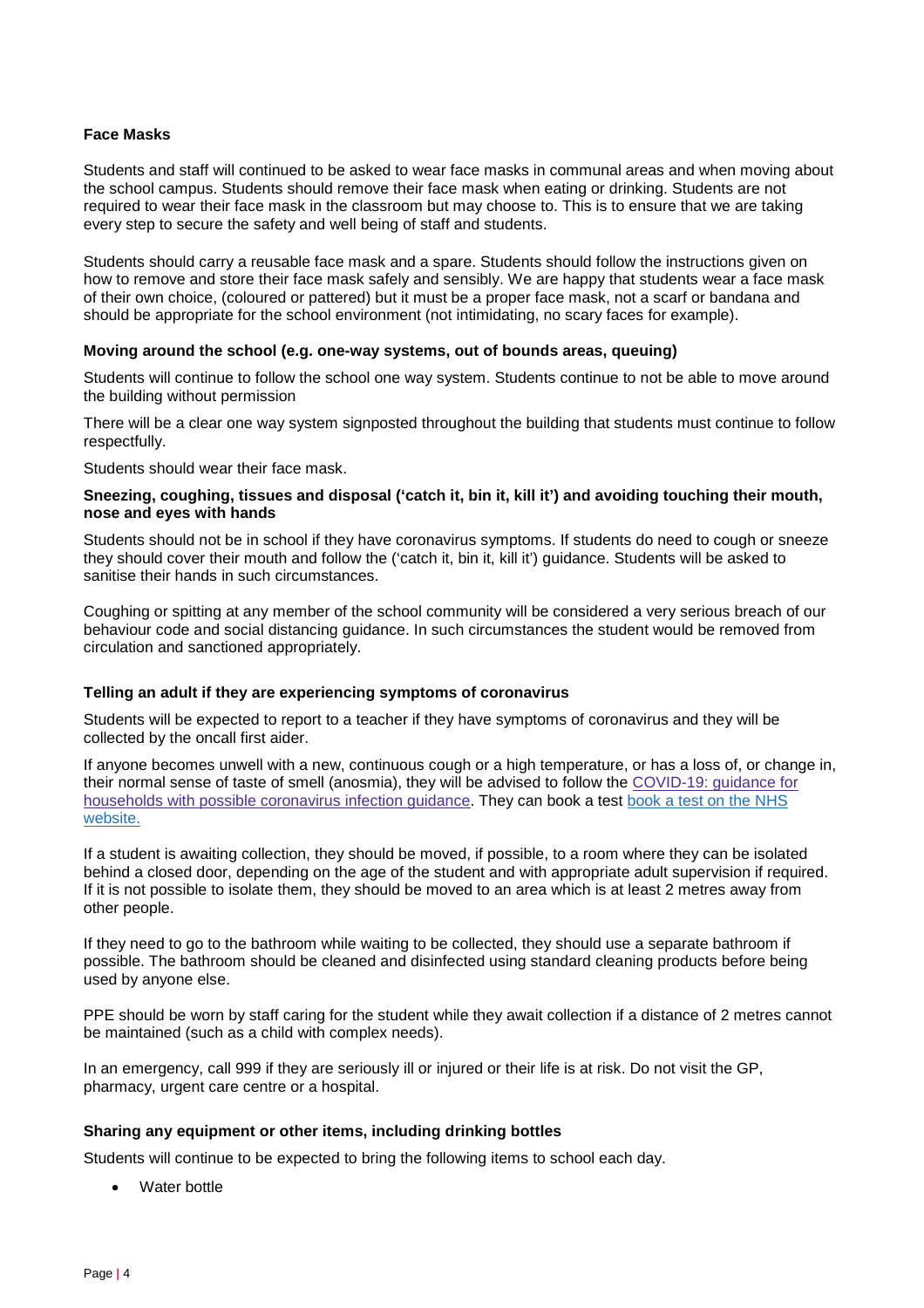- School stationary including: red pen, calculator, glue stick
- PPE x 2 appropriate clean face mask's. One to wear and one spare

#### **Breaks or play times, including where students may or may not play**

Each year group bubble room will have an allocated social zone. Students will be expected to remain in their allocated social zone and assembly points throughout social time.

If students purposely fail to remain in their allocated zone it will be seen as a breach of the school's behaviour code and students will be sanctioned appropriately.

#### **Use of toilets**

Each year group will continue to use their allocated a toilet to use. Students may only use the toilets for their allocated year group bubble.

When using the toilet, students will be expected to keep them clean and tidy, washing their hands thoroughly for 20 seconds with running water and soap and drying them thoroughly; or using alcohol hand rub or sanitiser ensuring that all parts of the hands are covered

#### **Not to cough or spit at or towards any other person**

Spitting is not acceptable on school site at any time, whether in the direction of someone or not.

Coughing or spitting in the direction of someone will still be seen as a serious breach of the behaviour code as it could put member of our community at serious risk or infection, or of spreading the infection. If anyone is reported to have coughed or spat in this way they will be removed from circulation and sanctioned.

If students need to spit, this should be done, ideally in a toilet, or privately away from others into a tissue. (catch it, kill it, bin it). There is no reason for anyone to spit on school site.

These are referenced in the Student Protocols Document and the Home School Agreement.

#### **2.2 Supporting positive behaviour through a focus on Mental Health & Well Being**

#### *Our Safe and Happy School*

As students return to school we will build on the strong relationships we have made with families and work hard to provide normalcy, sensitive to the individual needs and experiences of all. To secure our safe and happy school has an exceptional start the following will be in place:

- A supportive induction and pastoral programme, led in tutor groups, where students have fun, socialisation and opportunities to reflect
- **Assemblies**
- Staff training with a focus on safeguarding and student anxiety
- Regular reminders to students on where to find support
- Support for families through internal and external training as required
- Allocated mentoring and support for students, staff and parents
- Preschool meetings prior to the start of term
- Bespoke preschool interventions for key groups of learners
- Reintegration pastoral programme focusing on socialisation, relationships and celebration
- Allocation to one of the schools 6 week intervention programmes
- Ongoing staff training on mental health and how best to support students across the year
- Reviews with students to recap how they feel and where they have made good progress and subjects/topics they are concerned about
- A restorative behaviour code, where students have chances to rectify their behaviour before being given sanctions
- Oncall support
- Review of recent assessments and target setting to support progress
- Work with external agencies to provide further well being support
- Targeted tutorial programmes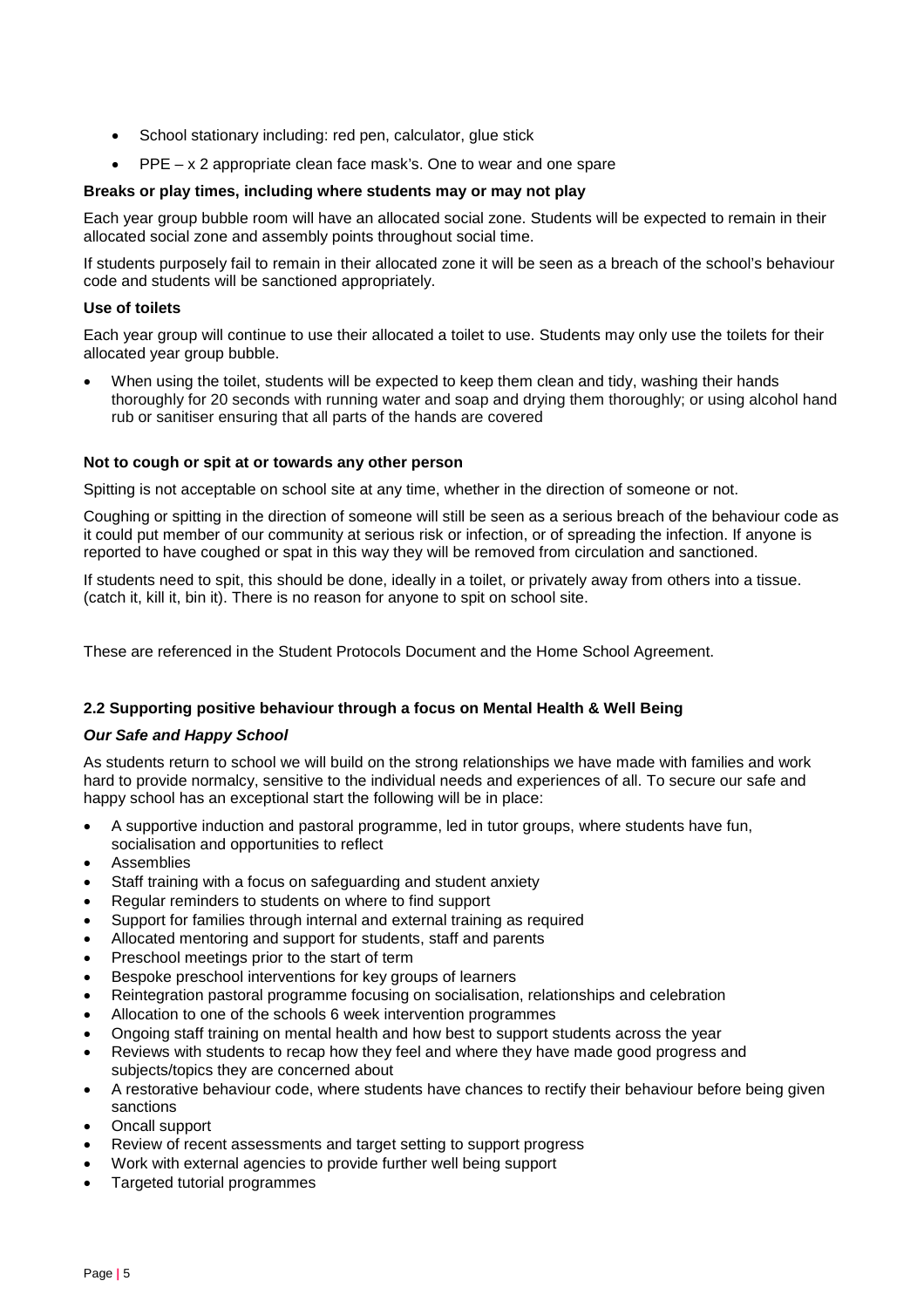- Working with Rufus, the school well being dog
- Focus on opportunities for physical activity
- Personalised support HOY mentoring, Learning Mentoring, counselling
- Access to the outdoor classroom



# **2.3 Students with additional needs (SEND, Mental Health, behavioural)**

Reasonable adjustments and additional provision will be put in place for all students with additional needs.

An Independent Learning Plan will be put in place, supported by a return to school meeting with an identified member of staff. This will be co authored and a student's Pupil Passport, where appropriate, will be updated to meet the needs of the student as they return to school.

# **2.4 Rewards and sanctions for following rules**

#### Our school rule: **Work Hard and Be Nice**.

We continue to have the highest expectations of all students at the Archer Academy and expect that the majority of our students will continue to model the Archer Way and work towards achieving Archer Outcomes in all aspects of their school life and beyond. Staff will continue to reward students in line with the Archer Outcomes using the schools behaviour and rewards policy, where this is not simply verbal praise it will be logged on SIMS.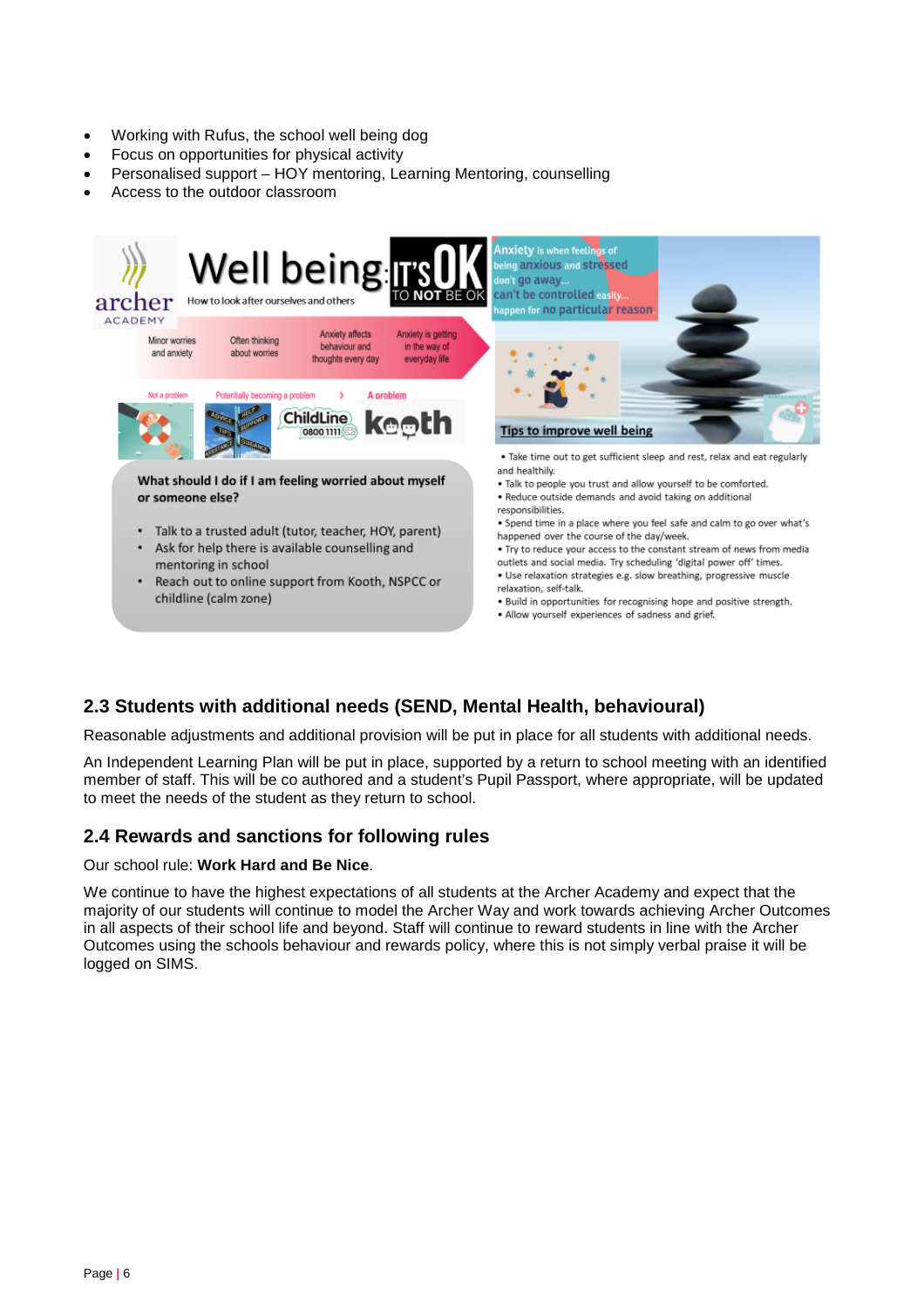|                                                                                                                                                                                                                                                                                                                                                                                                                                                                                                                                              | <b>Behaviour and Rewards</b>                                                                                                                                                                                                                                                                                                                                                                                                                                                                                                                                                                                                                                                                                      | Rewards                                                                                                                                                                                                                                                                                                                                                                                                                                                                                                                                                                                                                                                                                                                                                                                                                                                                                                            |  |
|----------------------------------------------------------------------------------------------------------------------------------------------------------------------------------------------------------------------------------------------------------------------------------------------------------------------------------------------------------------------------------------------------------------------------------------------------------------------------------------------------------------------------------------------|-------------------------------------------------------------------------------------------------------------------------------------------------------------------------------------------------------------------------------------------------------------------------------------------------------------------------------------------------------------------------------------------------------------------------------------------------------------------------------------------------------------------------------------------------------------------------------------------------------------------------------------------------------------------------------------------------------------------|--------------------------------------------------------------------------------------------------------------------------------------------------------------------------------------------------------------------------------------------------------------------------------------------------------------------------------------------------------------------------------------------------------------------------------------------------------------------------------------------------------------------------------------------------------------------------------------------------------------------------------------------------------------------------------------------------------------------------------------------------------------------------------------------------------------------------------------------------------------------------------------------------------------------|--|
| The Archer Way<br>Students may be rewarded for a<br>number of reasons intrinsically<br>linked to the Archer Way and<br>Outcomes:<br>Achievement, Respect for Others,<br>Curiosity, Hard Work, Enjoyment,<br>Responsibility<br>excellent work of a high<br>٠<br>academic standard<br>academic progress<br>٠<br>tremendous effort<br>exemplary conduct<br>٠<br>setting the standard to<br>٠<br>others/being a role model<br>active involvement in<br>٠<br>activities or projects<br>outside of the school day<br>within the wider<br>community | The Archer Outcomes<br>Excellence in relation to any<br>area of the school values and<br>skills:<br>Articulate<br>Able to express their ideas<br>confidently, fluently and<br>coherently using words, numbers<br>and new technologies.<br>Analytical<br>Able to investigate and apply<br>reason and logic to construct<br>opinions and evidence.<br>Creative Able to be original.<br>expressive and imaginative.<br>Collaborative<br>Able to work with all people to<br>achieve shared goals.<br><b>Reflective</b><br>Able to be contemplative and<br>thoughtful about their own and<br>others' ideas and performance.<br>Resilient<br>Able to recover readily from<br>adversity and face challenges<br>robustly. | Student rewards for each academic year are listed in the student handbook, including the type of reward<br>and the behaviour that earns it. This might include:<br>verbal praise<br>٠<br>merits<br>٠<br>postcards home<br>٠<br>Head of Year commendations<br>٠<br>Honour roll<br>٠<br>attendance awards - Golden Tickets for 100% attendance<br>٠<br>٠<br>work on display<br>star of the week<br>٠<br>article in school newsletter<br>٠<br>٠<br>house points<br>letters/email home/telephone call from subject teachers, Form Tutors<br>٠<br>letters/email home/telephone call from Head of Year<br>٠<br>letters/email home from Head teacher<br>٠<br>lunch with the Head teacher<br>٠<br>٠<br>nomination for annual prize giving/awards ceremony<br>nomination for external, national award schemes<br>٠<br>All student rewards will be recorded in their pastoral file, the student handbook and logged on SIMS. |  |
|                                                                                                                                                                                                                                                                                                                                                                                                                                                                                                                                              |                                                                                                                                                                                                                                                                                                                                                                                                                                                                                                                                                                                                                                                                                                                   | Weekly Head teacher staff and student recommendation for outstanding effort, attainment or community spirit                                                                                                                                                                                                                                                                                                                                                                                                                                                                                                                                                                                                                                                                                                                                                                                                        |  |
|                                                                                                                                                                                                                                                                                                                                                                                                                                                                                                                                              |                                                                                                                                                                                                                                                                                                                                                                                                                                                                                                                                                                                                                                                                                                                   | Termly Head teacher Commendation and lunch with the Head teacher for sustained excellence in any of the above areas.                                                                                                                                                                                                                                                                                                                                                                                                                                                                                                                                                                                                                                                                                                                                                                                               |  |
| Awards: Community involvement Representing the School<br>Representation in the Arts Representation in Sports                                                                                                                                                                                                                                                                                                                                                                                                                                 |                                                                                                                                                                                                                                                                                                                                                                                                                                                                                                                                                                                                                                                                                                                   |                                                                                                                                                                                                                                                                                                                                                                                                                                                                                                                                                                                                                                                                                                                                                                                                                                                                                                                    |  |
| Outstanding academic progress and effort across the curriculum is<br>celebrated formally each term. Including termly Archer Way Awards.                                                                                                                                                                                                                                                                                                                                                                                                      |                                                                                                                                                                                                                                                                                                                                                                                                                                                                                                                                                                                                                                                                                                                   | Archer Academy pins to be worn on the school jumper are awarded at the end of term celebration<br>assembly                                                                                                                                                                                                                                                                                                                                                                                                                                                                                                                                                                                                                                                                                                                                                                                                         |  |
| Outstanding work over the course of a year<br>Archer Academy celebration assembly, each term and annual prize giving                                                                                                                                                                                                                                                                                                                                                                                                                         |                                                                                                                                                                                                                                                                                                                                                                                                                                                                                                                                                                                                                                                                                                                   |                                                                                                                                                                                                                                                                                                                                                                                                                                                                                                                                                                                                                                                                                                                                                                                                                                                                                                                    |  |
| Awards nominated/sponsored by members of the community                                                                                                                                                                                                                                                                                                                                                                                                                                                                                       |                                                                                                                                                                                                                                                                                                                                                                                                                                                                                                                                                                                                                                                                                                                   | To be annually developed with Head of Year and Governing Body to reflect aims of the school.                                                                                                                                                                                                                                                                                                                                                                                                                                                                                                                                                                                                                                                                                                                                                                                                                       |  |

However, if students fail to follow these rules, we will continue to follow the school's behaviour code applying our new rules where expected to keep our community safe from infection.

The school sanction system has not changed, students will be familiar with the behaviour code set out in the following table and flow chart. All students will now be able to access the support room, run by our Pastoral support worker to provide opportunities to reset, reflect and talk as needed, so that student can prepare to successfully return to the classroom as soon as possible.

Our behaviour system is built around providing students with the opportunity to reflect upon and improve their behaviour. We understand that students and staff will find the return to school, with new rules, challenging and at times may genuinely forget.

| <b>Steps</b>                 | What happens in<br>the classroom                                                                                                                                                           | What happens in<br>the community-                                                                                                                                                     | <b>ONCALL/Support</b><br>room                                                                                                                                                          |
|------------------------------|--------------------------------------------------------------------------------------------------------------------------------------------------------------------------------------------|---------------------------------------------------------------------------------------------------------------------------------------------------------------------------------------|----------------------------------------------------------------------------------------------------------------------------------------------------------------------------------------|
| One:<br><b>Rule Reminder</b> | <b>Rule reminder</b> is provided<br>using either non-verbal or<br>verbal communication                                                                                                     | Rule<br>reminder<br>is<br>provided<br>either<br>using<br>non-verbal<br>verbal<br>or<br>communication                                                                                  | <b>Medical support</b><br>If a student presents as unwell<br>ask them to stay in their seat.<br>Please email ONCALL<br>to<br>collect them ASAP                                         |
| Two:<br>Verbal Warning       | Verbal<br>warning<br>second<br>opportunity for student to<br>behaviour.<br>Make<br>correct<br>sure the student knows they<br>have the $vw - ask$ them to<br>tell you.<br>No further action | <b>Verbal warning second</b><br>opportunity for student to<br>correct behaviour. Make<br>sure the student knows<br>they have the $VW - ask$<br>them to tell you.<br>No further action | Equipment/ ICT/ Resources<br>support. Students should be<br>fully equipped for learning. If<br>there is any concern regarding<br>access to resources please<br>email ONCALL to support |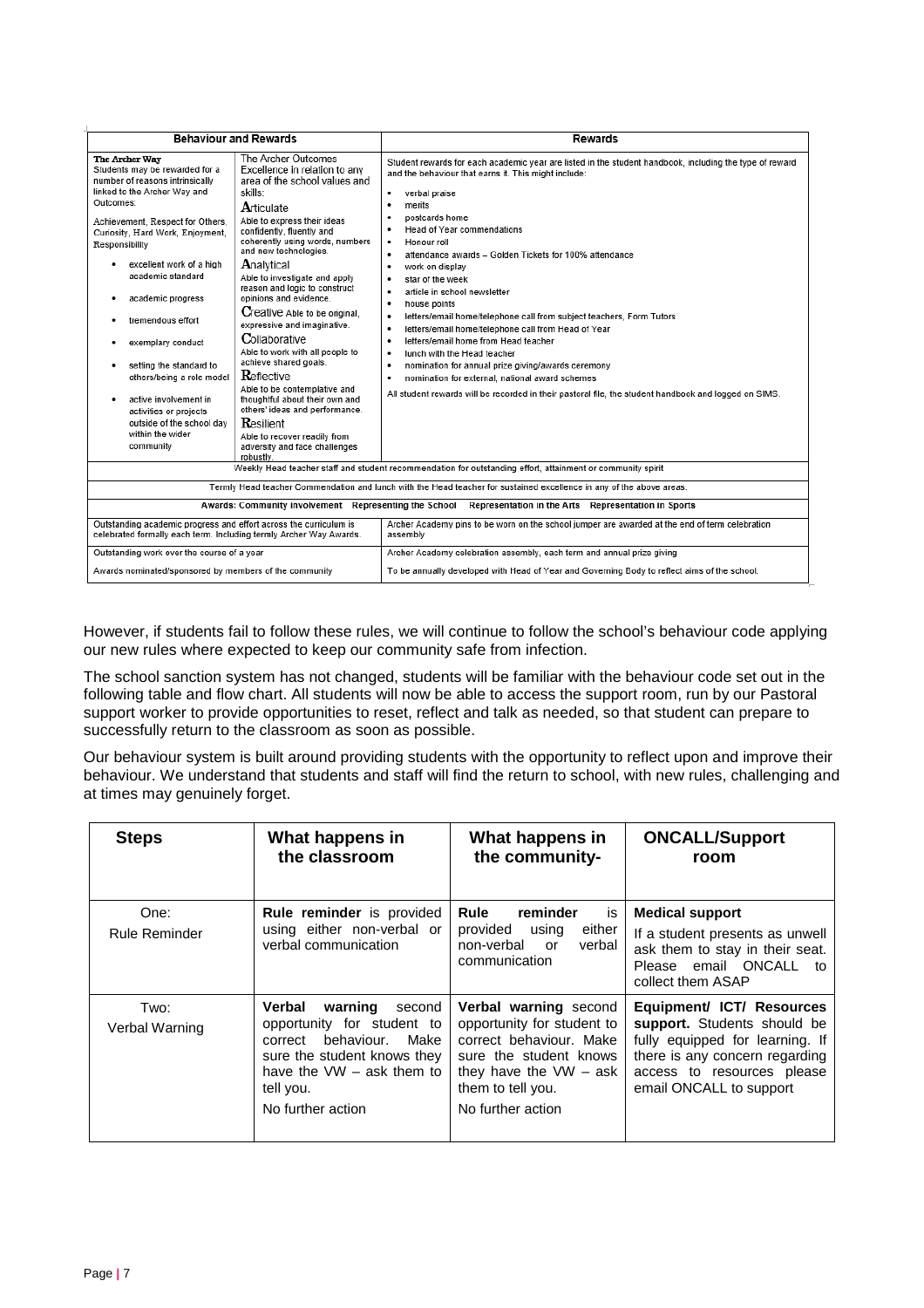| Three:<br>Lesson/community<br>referral behaviour<br>code<br>Four<br>Lesson/community<br>conduct concern<br>behaviour code                            | <b>Third</b><br>Referral:<br><b>Concern</b><br>opportunity given for student<br>to correct behaviour. The<br>member<br>of<br>staff<br>should<br>inform the student clearly that<br>they have a 'concern referral'<br>behaviour code. This should<br>SIMS.<br>logged<br>in<br>be<br>Automated<br>message<br>sent<br>home                                                                                                         | Community Referral -<br>student<br>corrects<br>3 <sup>rd</sup><br>behaviour<br>on<br>occasion. Log on SIMs<br>automated<br>and<br>an<br>message is sent home.                                                                                                                                                                  | <b>ONCALL-If</b> a student has<br>received a Lesson conduct<br>concern please email ONCALL<br>to come and speak to the<br>student.<br>Student placed in reset room<br>for time out and reflection                                                                                                                                                             |
|------------------------------------------------------------------------------------------------------------------------------------------------------|---------------------------------------------------------------------------------------------------------------------------------------------------------------------------------------------------------------------------------------------------------------------------------------------------------------------------------------------------------------------------------------------------------------------------------|--------------------------------------------------------------------------------------------------------------------------------------------------------------------------------------------------------------------------------------------------------------------------------------------------------------------------------|---------------------------------------------------------------------------------------------------------------------------------------------------------------------------------------------------------------------------------------------------------------------------------------------------------------------------------------------------------------|
|                                                                                                                                                      | <b>Lesson Conduct Concern:</b><br>The member of staff should<br>inform the student clearly<br>they<br>have<br>that<br>a<br>'lesson/community concern'<br>behaviour code. This should<br>be logged in SIMS. ONCALL<br>should be called to talk to<br>the student $-$ phone call<br>home made by teacher.                                                                                                                         | <b>Conduct</b><br>Community<br><b>Concern</b><br>Student<br>$\overline{\phantom{m}}$<br>needs a 4 <sup>th</sup><br>warning.<br>Phone call home and<br>student removed from<br>circulation for a period of<br>time which could be the<br>remainder of the day to<br>work in the reset or<br>support room. Log on<br><b>SIMS</b> | <b>ONCALL for LLT</b><br>If a student has continued to<br>demonstrate poor behaviour or<br>not followed social distancing<br>guidance they will be removed<br>from that lesson period.                                                                                                                                                                        |
| Five:<br>Lost learning time<br>concern behaviour<br>code<br>$Note - students$<br>can return to<br>second hour of a<br>two hour lesson<br>once reset. | <b>Lost Learning time:</b><br>Behaviour duty is<br>called using the<br>ONCALL email. The<br>issuing of these<br>behaviour codes<br>should be a relatively<br>rare occurrence. This<br>should be logged in<br>SIMS, giving the<br>reasons and follow up<br>action including contact<br>with home by phone or<br>parent meeting.<br><b>Student removed to</b><br>the reset room for 1hr<br>max before being<br>returned to lesson |                                                                                                                                                                                                                                                                                                                                | The Support Room If<br>removed from lessons or<br>social time students will be<br>given the opportunity to<br>complete work in the reset<br>room for an allocated time<br>period<br>Failure to work sensibly or<br>follow social distancing<br>expectations in the support<br>room will result in escalated<br>sanctions due to the risk it<br>puts on others |

A summary of the behaviour code for sanctions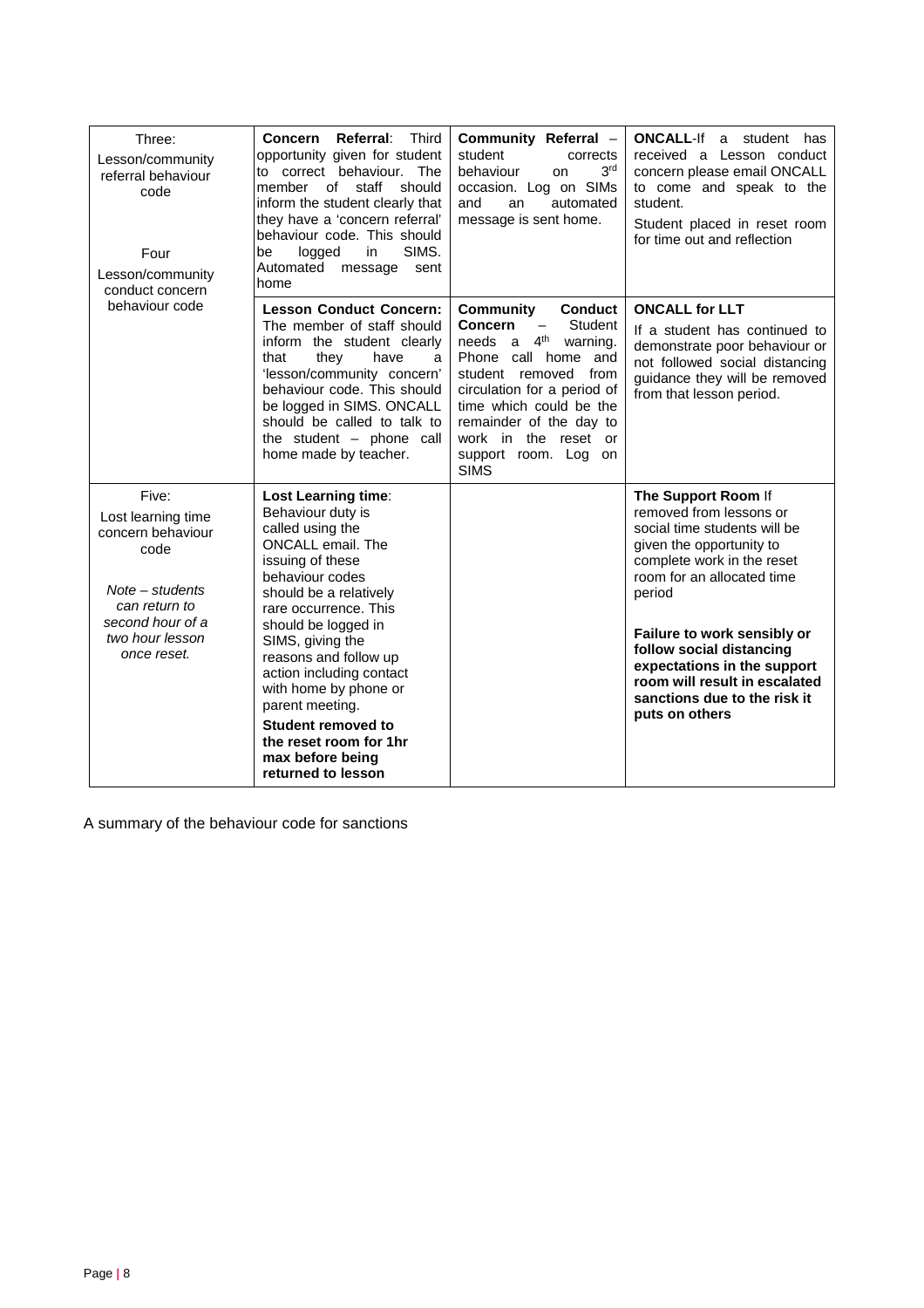

**Oncall:** A member of staff is oncall at all times. They will attend classrooms to support with medical or behavioural issues. Oncall will be called to classrooms by teachers to support students in resolving their behaviour for a conversation (at distance) outside the classroom or to remove them to the reset or support rooms as required.

**The Support Room**: This is a learning resource base, the room is well ventilated. Once in the support room students will be given the opportunity to reflect on their concerns. In some cases students will remain here for the rest of the day. This room is used to provide a calm working space away from other students. There are three reasons students will be asked to go to the support room

- 1- repeated failure to follow instructions as per the behaviour code. All students are given the opportunity to resolve their behaviour. They will have had 3 opportunities, as a minimum, to take ownership of their behaviour and improve it before they are asked to attend the support room.
- 2- instant removal from circulation for dangerous or abusive behaviours such as fighting, coughing or spitting at someone.
- 3- For time out whilst an incident is investigated.

All students placed in the support room will be asked to review and reflect upon the school's behaviour code before continuing with their school work.

All students placed in the support room will be put on report to the Head of Year/ Head of school for 2 weeks. This report will be closely monitored and kept on the students file.

All internal exclusions are followed up with a parental meeting before students reintegrate to lessons.

**Report Cards:** If a student is removed from their lesson to the support room for a day for repeated poor behaviour or a one off dangerous/ serious breach of the behaviour code they will be place on a report for 2 weeks. A date for their reintegration meeting will be agreed with families. Students on a report card will be required to have a reintegration meeting with parent/s and the Head of Year/ Senior Leader before they can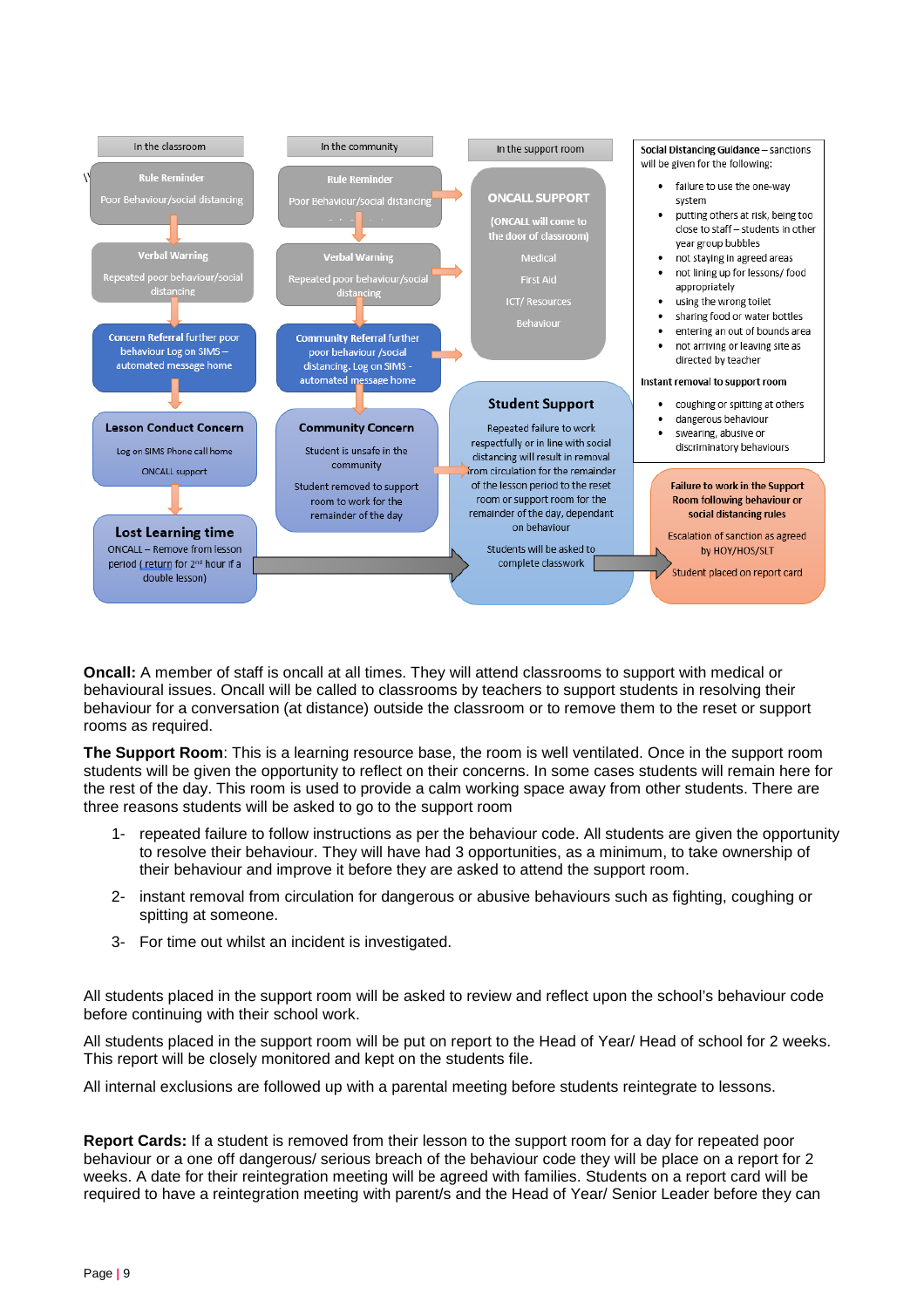return to lessons. They will then remain on report for 2 weeks and the HOY will review this weekly. Report cards will go on student files which are reviewed regularly. If a student fails to complete their report card it will be extended by 1 week. Failure to complete this will result in the student being place on an Individual Behaviour Plan, which is a 6 week programme. Students will be expected to complete interventions during some of their social time and parents will need to support weekly meetings for the duration of the plan

#### **Learning Mentor Support**

If students are identified as requiring extra support, be it academic or for their well being they can be referred for Learning mentor support. Students will be provided with weekly meetings to help them with a variety of needs from organisations to well being and self esteem. Parent/s carers can contact their child's tutor or Head of Year if they feel their child needs further support.

### **2.5 Adapted rules**

As long as this addendum applies, we will alter the following school rules.

**Attendance expectations for students who can attend school, including how we will proceed if their parents refuse to send a child to school when there are no underlying health conditions** 

From September 2021 all students are expected to attend school.

Through regular communication and learning review days during the summer term The Archer Academy has provided opportunities for students and families to address any initial concerns about returning to school.

We will continue to offer this support to students and families and if you have concerns about your child returning to school please contact the school, as soon as possible, so that we can support you and your child.

Where families do not send their child to school we will contact you promptly to review how we can work with you to reassure you and your child in returning to school.

If these supportive measures do not help a student in returning to school and we feel that your child is missing their education without good reason we may feel it necessary to refer you to the Educational Welfare Officer.

This should be read in conjunction with the Attendance policy

#### **Expectations for uniform:**

Normal school uniform expectations apply.

Students are expected to regularly wash their school uniform. Where possible school uniform should be washed at the end of the school day to support infection control.

Students will be allowed to wear PE kit to and from school to reduce use of changing rooms. This will be agreed on a class by class basis, depending on the timing of students PE lessons.

Students should carry a face mask and a spare. A clean face mask should be worn each day. The face mask should be worn in communal areas and moving around the campus.

Long hair should be tied up in line with usual school rules.

Reference Home School Agreement, Student Protocols and Attendance Policy.

# <span id="page-9-0"></span>**3.1 Planning Ahead: Expectations for students working remotely from home in case of future school closure**

# **Remote learning expectations**

In the case of a future school closure students' education will be provided through a blended approach, this will include a mix of physical, remote and virtual teaching.